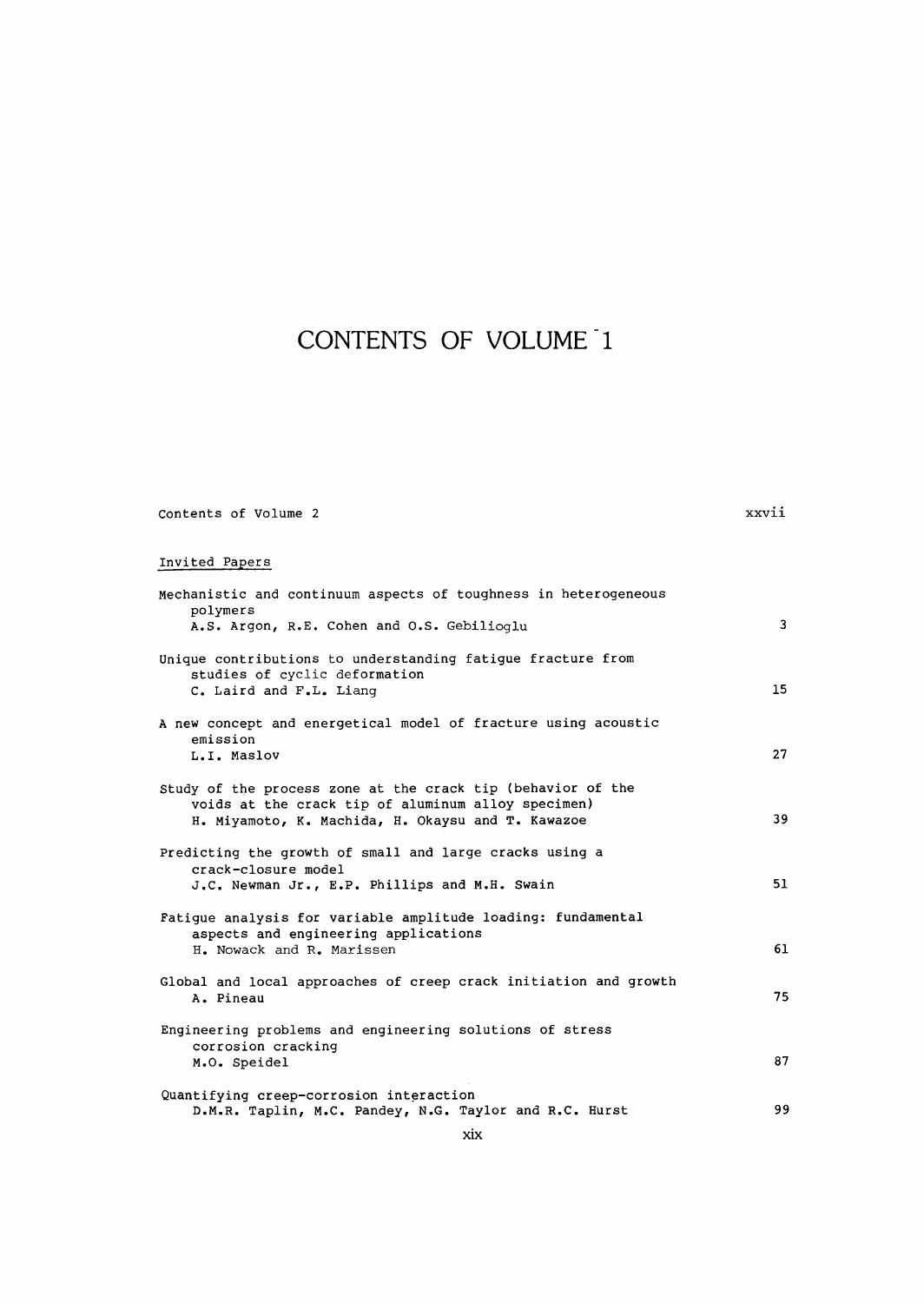Simplified design of composite materials S.W. Tsai, I. Susuki and J.M. Patterson 117 Electrochemical reactions and corrosion fatigue crack growth R.P. Wei 129 Elucidation of the mechanism of HIC and SCC with the aid of stress analyses and fracture mechanics C.M. Hsiao 141 I. Material Aspects of Fracture in Engineering Practice Constitutive equations and cavity growth rate for a porous plastic medium T. Guennouni and D. Francois 155 Influence of the microstructure on the mechanical properties of the dual phase steels analysed by finite element method (FEM) Z.H. Li, Y.L. Wang, J.H. Luo and Z.B. Kuang 163 Crack initiation from the interface of superficial inclusions M.H. Ambroise, T. Bretheau and A. Zaoui 169 Limits to sheet metal formability and the prediction of wrinkling failures K.W. Neale 177 A stress field of a damage material near crack tip Q.H. Tang and T.C. Wang 183 Micromechanics of the embrittlement of crystal interfaces J.S. Wang, P.M. Anderson and J.R. Rice 191 Tests and analysis on the ductile fracture of axisymmetric specimens X.X. Xia, G.Y. Yang, Y.S. Hong and G.C. Li 199 Damage distribution around a blunted crack tip under large-scale yielding B.X. Yang, W.H. Tai and F. Nagota 205 The criterion of critical void growth rate and its applications C.Q. Zheng, L. Zhou and J.M. Liu 213 Singularity fields and fracture criterion for mode-III crack growing unsteadily in power-law anisotropic hardening materials Y. Dai, J.C. Jiang and K.C. Hwang 219 A method for calculating stress intensity factors for cracks in infinite bodies under hertzian contact loads using FEM P. Dillstrom 225 Stress field near the root of a blunted crack under plane stress state H. Pan 233

**xx**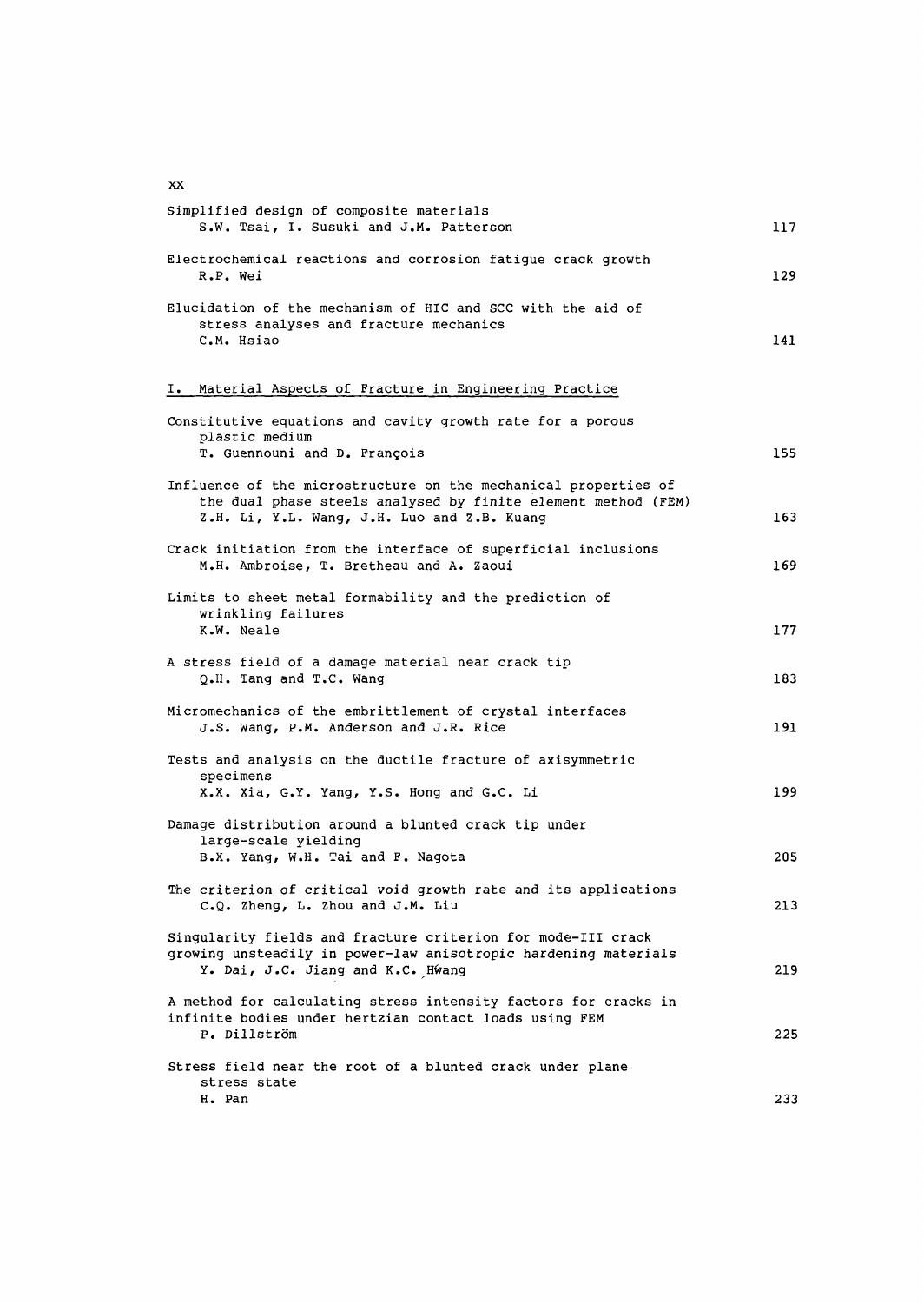|                                                                                                                                                                                                                    | XXİ |
|--------------------------------------------------------------------------------------------------------------------------------------------------------------------------------------------------------------------|-----|
| Macroscopic fracture criteria for structural materials under<br>multiaxial loading                                                                                                                                 |     |
| G.S. Pisarenko and A.A. Lebedyev                                                                                                                                                                                   | 239 |
| Dugdale model solution for compact specimen<br>X.R. Wu and W. Zhao                                                                                                                                                 | 243 |
| Fracture characteristic of spring steel under combined mode<br>loading<br>Y.S. Zhao                                                                                                                                | 249 |
|                                                                                                                                                                                                                    |     |
| Investigation on the relation between load and plastic<br>displacement of cracked specimen<br>T. Zhuang and H.W. Liu                                                                                               | 255 |
| Prediction of $K_{TC}$ from S-N tests<br>J.C. Balthazar and J.C. Radon                                                                                                                                             | 263 |
| Ductile crack initiation and growth in austenitic stainless<br>steels: influence of cyclic strain hardening<br>P. Balladon and J. Heritier                                                                         | 269 |
| The J-integral and tearing modulus for stable crack growth due<br>to nonproportionally applied loads<br>B. Klase'n and S. Kaiser                                                                                   | 277 |
| Fracture toughness and microstructure of Fe-Cr-C-B hardfacing                                                                                                                                                      |     |
| alloys<br>H. Berns, A. Fischer and W. Theisen                                                                                                                                                                      | 285 |
| Fracture toughness and rolling contact fatigue life of GCrl5<br>steels made by different metallurgical processes<br>Z.H. Lai, M.G. Zeng, W.Q. Du, C.X. Ma, J.X. Zhao,<br>Z.R. Liu, D.F. Cui, L.J. Yuan and W.X. Ai | 295 |
|                                                                                                                                                                                                                    |     |
| The response of two HSLA steels to multistage compression<br>G. Nadkarni, F. Wang and J.G. Lenard                                                                                                                  | 301 |
| Influence of notch tip state of stress on the fracture                                                                                                                                                             |     |
| characteristics of a HSLA steel<br>V.R. Ranganath, A.N. Kumar and R.K. Pandey                                                                                                                                      | 309 |
| An experimental study of unstable fracture point of surface<br>crack and determination of $K_{Ie}$<br>Y.X. Wu                                                                                                      | 317 |
|                                                                                                                                                                                                                    |     |
| Inhomogeneous deformation of grains and roughening of free<br>surface of polycrystalline iron during compressive<br>plastic deformation                                                                            |     |
| T. Abe, S. Nagaki and T. Nishiyama                                                                                                                                                                                 | 325 |
| The role of stress triaxiality and microstructure in ductile<br>fracture of low carbon cast steel<br>M.U. Biel and L.S. Golaski                                                                                    | 333 |
|                                                                                                                                                                                                                    |     |
| Microstructure and fracture of isothermally quenched<br>400CrMnSiMoV steel<br>D.M. Chen, G.L. Hu and M.K. Kang                                                                                                     | 341 |
|                                                                                                                                                                                                                    |     |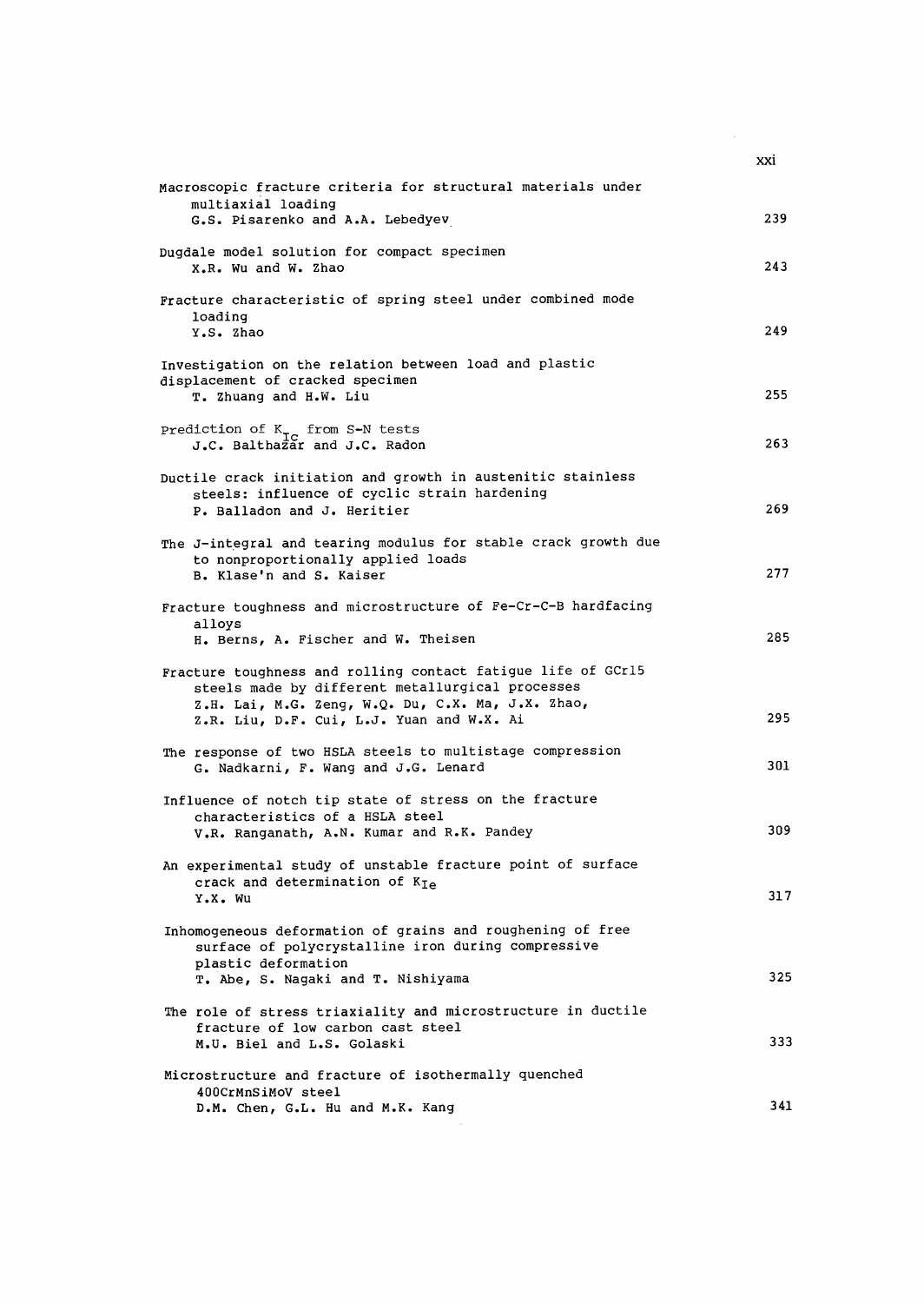| Ductile fracture in mild steel under tensile stress<br>Z.R. He and L. Zheng                                                                                                    | 349 |
|--------------------------------------------------------------------------------------------------------------------------------------------------------------------------------|-----|
| Further investigation on macro- and micro-characteristics of<br>2.25 Cr-1Mo steels with and without RE additions<br>Y.S. Hong, W.R. Tyson, B. Faucher and M. Shehata           | 357 |
| A TEM study on the nature of strengthening and toughening in a<br>matrix steel 65Cr4W3Mo2VNb<br>G.H. Huang, N.S. Cao and K. Cui                                                | 365 |
| Influence of morphology of ferrite in microstructure on<br>fracture behaviour of low-carbon steel at low temperature<br>Z. Huang, M. Yao and Y.L. Fan                          | 373 |
| On nature of particle emission during fracture of solids<br>L.I. Maslov and V.V. Sukharevsky                                                                                   | 379 |
| Effect of dynamic strain aging and and neutron irradiation on<br>mechanical and fracture characteristics of ferritic steels<br>K.L. Murty and Y.H. Jung                        | 387 |
| The texture dependence of stretcher-strain markings and<br>fracture paths in a polycrystalline AlMg-alloy<br>E. Pink, H.P. Stüwe and J. Krol                                   | 395 |
| Fracture toughness of cold worked austenitic steels<br>P.J. Uggowitzer, M.O. Speidel and E. Werner                                                                             | 401 |
| The microstructure control parameter of ductile-brittle<br>transition temperature (DBTT) of steels<br>S.K. Wang, Y. Zhao, C.N. Chen and Q.P. Zhong                             | 411 |
| Mechanical properties and aging behavior of nitrogen alloyed<br>austenitic steels<br>E. Werner, P. Uggowitzer and M.O. Speidel                                                 | 419 |
| A study of mechanism of overage behaviour in a Cr-Mo-V steel<br>Z.Y. Zhao and B.W. Zhong                                                                                       | 429 |
| In situ fracture experiments in a spheroidized low carbon steel<br>Y.Z. Zhang, S.J. Dai, H.C. Zou and P.F. Miao                                                                | 437 |
| Material toughness and flaw size influence on pressure vessel<br>fracture behaviour<br>M. Teodorescu and B.R. Irimescu                                                         | 445 |
| Application of J-integral approach to the safety and reliability<br>assessment of a pressure vessel containing a nozzle corner crack<br>A. Jovanovic, A.C. Lucia and S. Sedmak | 453 |
| Effect of hydrostatic pressure on high temperature failure in.<br>superplastic aluminum alloys<br>A.H. Chokshi, J.E. Franklin and A.K. Mukherjee                               | 461 |
| Post yield crack growth analysis in full-scale pressure vessel<br>test                                                                                                         |     |
| S. Sedmak, B. Petrovski and V. Ogarevic                                                                                                                                        | 469 |

 $\sim 10^{11}$ 

xxii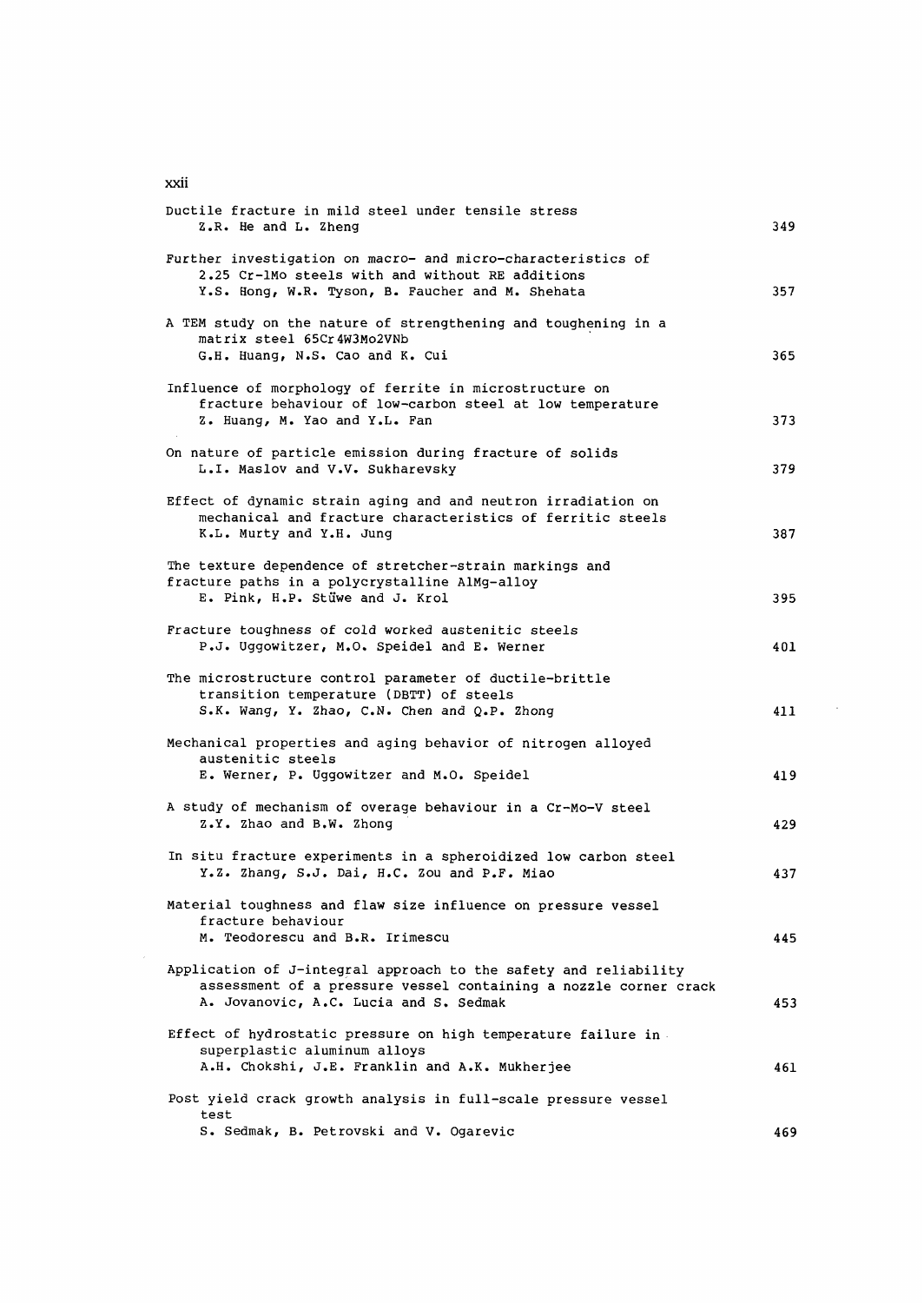|                                                                                                                                                                   | xxiii |
|-------------------------------------------------------------------------------------------------------------------------------------------------------------------|-------|
| Case histories on surgical implants and their causes<br>J. Pirs                                                                                                   | 477   |
| Shear modulus estimation of the adhesive in a double-lap bonded<br>joint                                                                                          |       |
| Y. Gilibert, M.L.L. Klein and A. Rigolot                                                                                                                          | 485   |
| Toughness of composite laminates<br>M.R. Sabayo                                                                                                                   | 493   |
| Oxide-dispersion-strengthened aluminium<br>A.M. Elsheikh                                                                                                          | 503   |
| II. Fatigue Criteria and Material Characterization                                                                                                                |       |
| On the development of unusually high fatigue crack propagation<br>resistance in steels: role of crack tip shielding<br>in duplex microstructures                  |       |
| J.K. Shang and R.O. Ritchie                                                                                                                                       | 511   |
| The fatigue fracture mechanism map for ferrite-martensite<br>duplex phase microstructure in the near-threshold region<br>Z.Z. Hu, Y.J. Zong, Z.F. Guo and M.J. Tu | 521   |
| High-cycle fatigue properties of powder-metallurgical iron parts<br>B. Weiss, R. Stickler and G. Jangg                                                            | 527   |
| The fatigue crack growth process in Al-2%Cu alloy single crystal<br>S. Lin, R.F. Lin, Y.G. Yao and J.M. Siao                                                      | 537   |
| Cyclic deformation of niobium single crystals<br>T.L. Lin, J.S. Wu and X.F. Chen                                                                                  | 543   |
| X-ray examination of fatigue fracture surfaces of nodular cast<br>iron<br>Y. Hirose, Y. Yajima and K. Tanaka                                                      | 551   |
| Fatigue crack growth in high-rate regime for a medium strength                                                                                                    |       |
| steel<br>N.E. Atanasiu and B.R. Irimescu                                                                                                                          | 559   |
| Crack growth propagation model for cyclic loading<br>K. Golos                                                                                                     | 567   |
| An experimental study of the closure behavior of short and long<br>cracks                                                                                         |       |
| X. Su and W.N. Sharpe, Jr.                                                                                                                                        | 573   |
| Fatigue crack growth in early stage of surface cracks initiated<br>from notches<br>Y.Z. Lu, D.L. Li and J.C. Wang                                                 | 581   |
|                                                                                                                                                                   |       |
| Scatter and size effect at fatique loading<br>K. Heckel                                                                                                           | 587   |
| Growth behaviour of a physically small fatigue crack in LY12<br>aluminum alloy                                                                                    |       |
| W.Z. Jiang, C.S. Wang and X. Peng                                                                                                                                 | 595   |

 $\mathcal{L}^{\text{max}}_{\text{max}}$  and  $\mathcal{L}^{\text{max}}_{\text{max}}$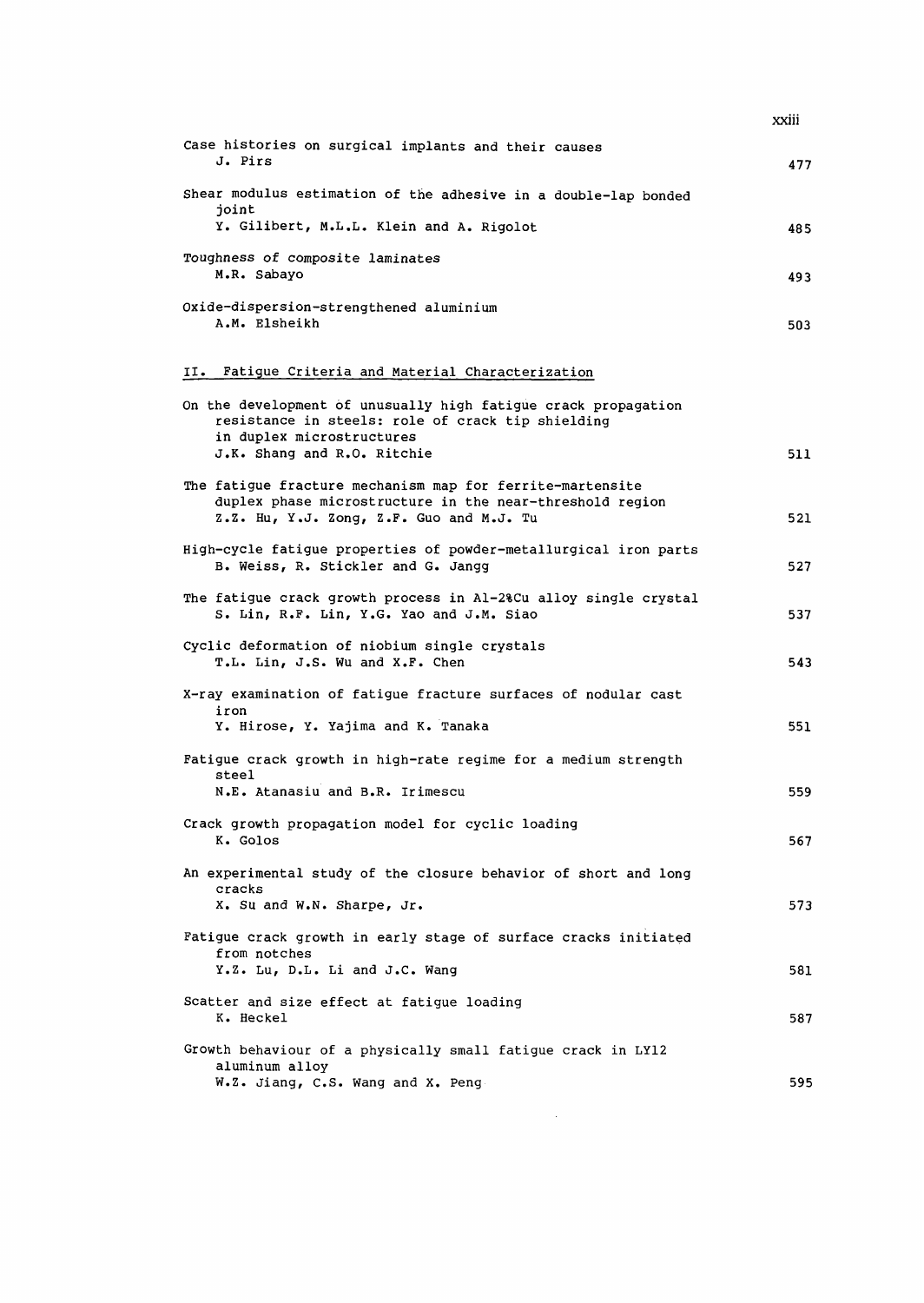| xxiv                                                                                                                                                                               |     |
|------------------------------------------------------------------------------------------------------------------------------------------------------------------------------------|-----|
| Sulphidation and crack propagation in Superni 600<br>K.J.L. Iyer, S. Ramakrishna Iyer and V.M. Radhakrishnan                                                                       | 601 |
| Intra- and intergranular cyclic deformation and the associated<br>cracking in pure aluminium<br>Z.G. Wang and Y.B. Xia                                                             | 609 |
| A model for the unloading stiffness change during the first<br>fatigue stages of pure polycrystalline aluminium<br>A. Hamel, R. Fougères, A. Vincent and P.F. Gobin                | 615 |
| Secondary cyclic hardening and dislocation arrangements in pure<br>Al polycrystals<br>Y.B. Xia, Z.G. Wang and R.H. Wang                                                            | 623 |
| An investigation on the mechanism of fatigue crack propagation<br>in various microstructures for a TC6 (Ti-6Al-2.5Mo-2Cr-0.5Fe-0.3Si)<br>titanium alloy<br>C.H. Tao and S.Q. Zhang | 629 |
| Multiaxial fatigue damage<br>D. Socie                                                                                                                                              | 637 |
| Multiaxial low-cycle fatigue behavior of thin-walled tubes with<br>circular holes<br>J.W. Tang, C. Wang. J.G. Yu, J.G. Wang and D.L. Jin                                           | 645 |
| A damage mechanics approach to crack initiation in<br>polycrystalline copper under multiaxial low cycle fatigue<br>T. Inoue, T. Hoshide, T. Yoshikawa and Y. Kimura                | 651 |
| Fatigue crack growth in notched AISI 316 stainless steel plates<br>under biaxial loading<br>S.T. Xiao and M.W. Brown                                                               | 659 |
| Effect of spectrum loading on fatigue crack growth in the<br>threshold-regime<br>S.E. Stanzl and E.K. Tschegg                                                                      | 665 |
| Effect of proportional overloading on the life of low cycle<br>fatigue crack initiation of strain-concentrated member<br>M.H. Lee, Z.J. Wang, A.H. Zhou and F.F. Wu                | 671 |
| Fatigue damage accumulation in copper specimens under variable<br>load conditions<br>R. Pascual and E. Manriquez                                                                   | 677 |
| Memory behaviour of stress amplitude responses and fatigue<br>damage model of a hot-rolled low carbon steel<br>X.D. Niu                                                            | 685 |
| Sensitivity study on a stochastic fatigue crack growth model<br>under stationary random loading<br>A. Tsurui, H. Ishikawa, A. Utsumi and H. Tanaka                                 | 691 |
| The effect of stress ratio on the crack propagation life<br>distribution under random loading<br>H. Ishikawa, A. Tsurui, A. Utsumi and H. Tanaka                                   | 699 |